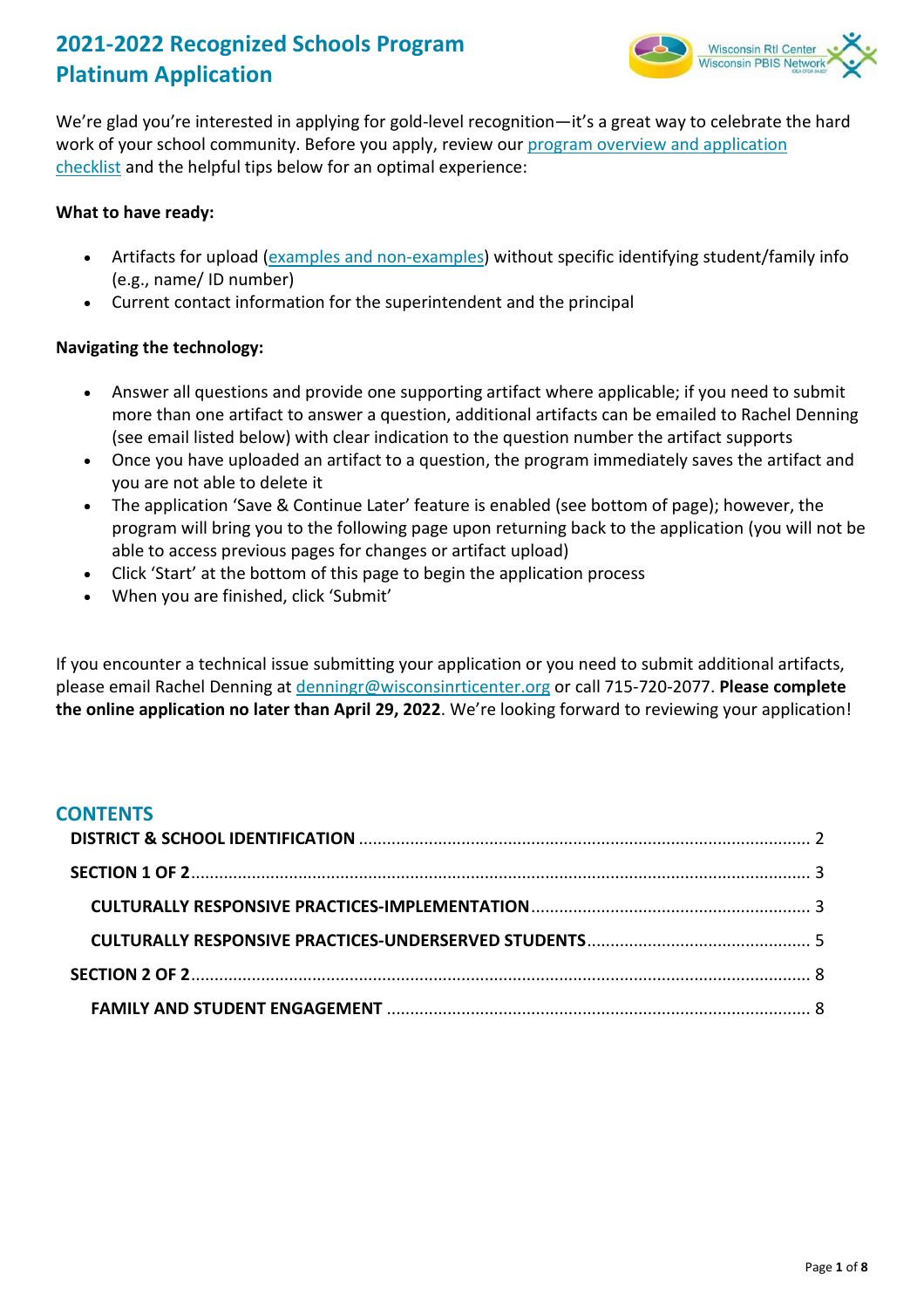# **DISTRICT & SCHOOL IDENTIFICATION**

# **What DISTRICT and SCHOOL are you representing?**

# **APPLICANT CONTACT INFORMATION**

| <b>Applicant Title</b>         |  |
|--------------------------------|--|
| <b>Applicant First Name</b>    |  |
| <b>Applicant Last Name</b>     |  |
| <b>Applicant Phone Number</b>  |  |
| <b>Applicant Email Address</b> |  |

# **SUPERINTENDENT CONTACT INFORMATION**

| <b>Superintendent Title</b>      |  |
|----------------------------------|--|
| <b>Superintendent First Name</b> |  |
| <b>Superintendent Last Name</b>  |  |
| <b>Address Line 1</b>            |  |
| <b>Address Line 2</b>            |  |
| <b>City</b>                      |  |
| <b>State</b>                     |  |
| Zip code                         |  |
| <b>Email Address</b>             |  |

### **PRINCIPAL CONTACT INFORMATION**

| <b>Principal Title</b>      |  |
|-----------------------------|--|
| <b>Principal First Name</b> |  |
| <b>Principal Last Name</b>  |  |
| <b>Address Line 1</b>       |  |
| <b>Address Line 2</b>       |  |
| <b>City</b>                 |  |
| <b>State</b>                |  |
| Zip code                    |  |
| <b>Email Address</b>        |  |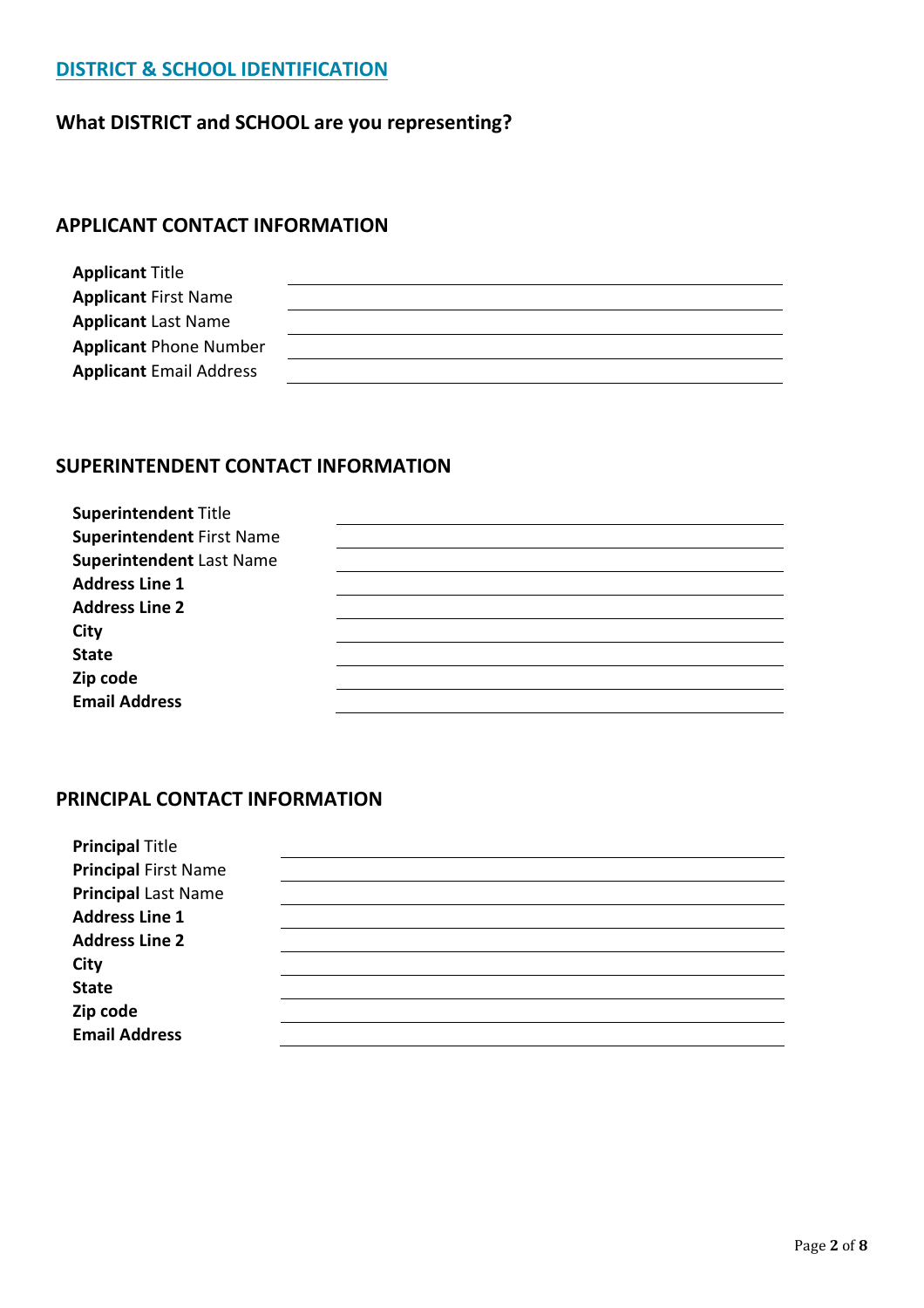# **SECTION 1 OF 2 CULTURALLY RESPONSIVE PRACTICES - IMPLEMENTATION**

This section is asking your school to demonstrate improved **cultural competence** by providing data, documentation, or other artifacts that already exist or are readily available. We prefer you do not create new materials for the sole purpose of receiving recognition.

Please see **[Examples chart](https://docs.google.com/document/d/1xg73_noiIzmKkWL4o9Rtm__nb-MjhlznAOM0IVcHcEw/edit?usp=sharing)**.

### ✱**Q1**

Submit an artifact demonstrating professional learning to build the capacity of your school staff in culturally responsive practices.



## ✱**Q2**

Please include a brief description about the artifact to include a statement describing how your professional learning supports one or more of the content areas that you are applying for (4-6 sentence paragraph).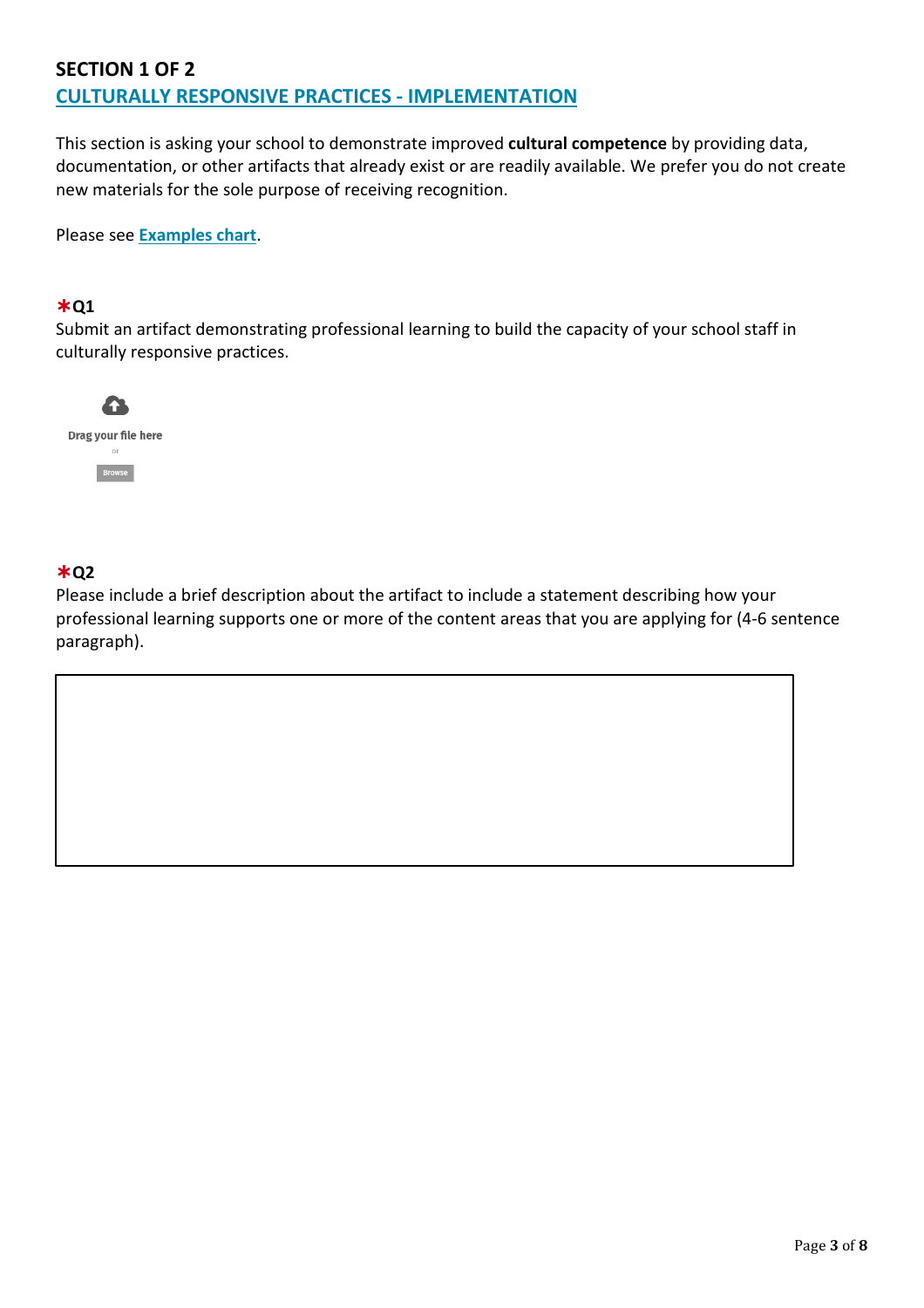For this section, two artifacts are needed to demonstrate that staff are applying culturally responsive practices in school-wide or in classroom practice. Please upload one artifact for each question below.

Please see **[Examples chart](https://docs.google.com/document/d/1xg73_noiIzmKkWL4o9Rtm__nb-MjhlznAOM0IVcHcEw/edit?usp=sharing)**.

## ✱**Q3**

Submit **first artifact** demonstrating how staff members are applying their professional learning in culturally responsive practices.



## ✱**Q4**

Please include a brief description about the artifact. (3-5 sentences)

# ✱**Q5**

Submit **second artifact** demonstrating how staff members are applying their professional learning in culturally responsive practices.



### ✱**Q6**

Please include a brief description about the artifact (3-5 sentences).

**CULTURALLY RESPONSIVE PRACTICES - UNDERSERVED GROUPS**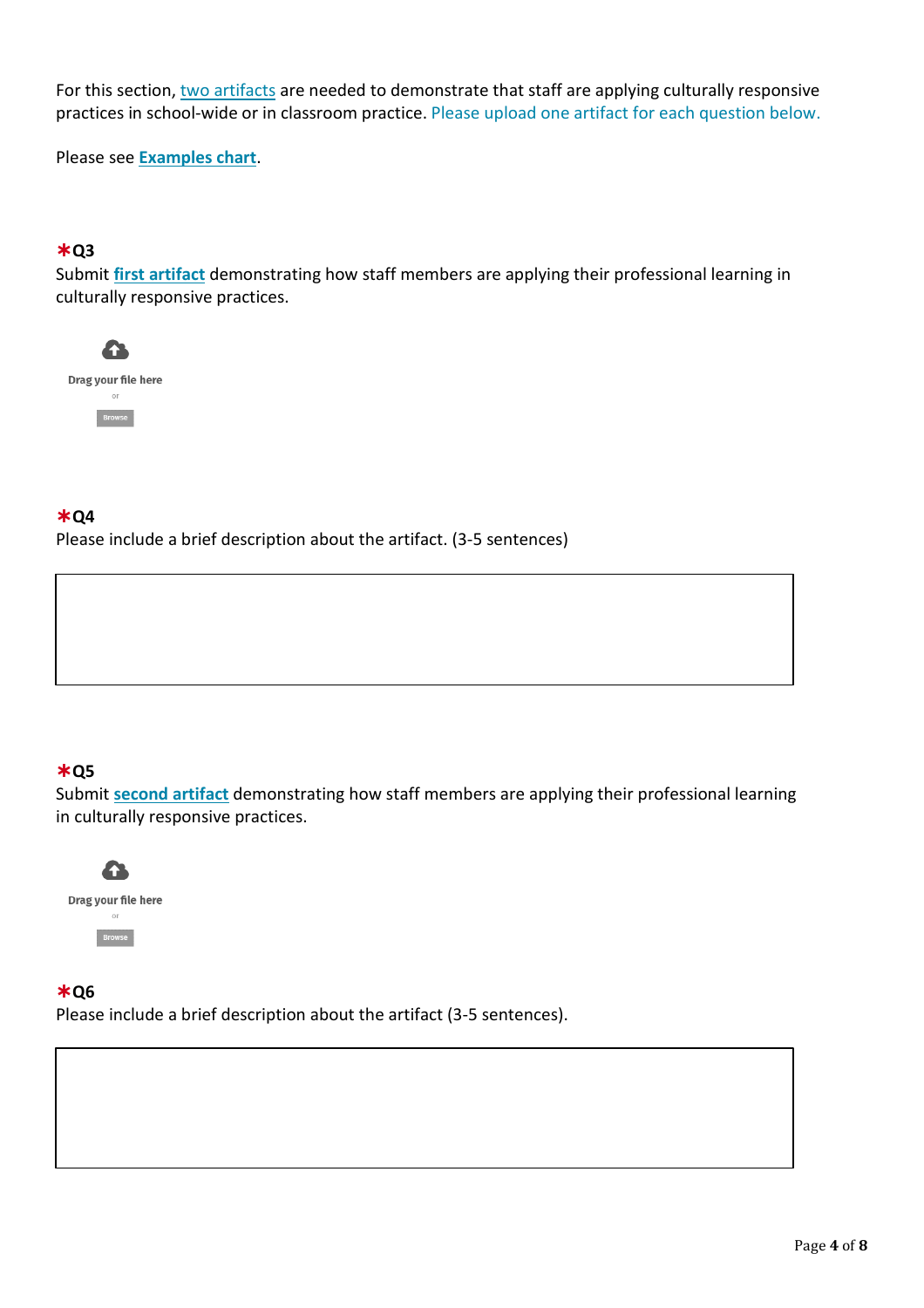### **CULTURALLY RESPONSIVE PRACTICES—UNDERSERVED GROUPS**

For this section, please identify a group and a comparison group (i.e., Black students vs. all other students in your school, English Learners vs. non-English Learners).

Underserved students are students who have not been as successful in school compared to other student groups. Consider race, disability, gender, economic status, and English learners.

### **For each content area, you may identify a different underserved group.**

### ✱**Q7**

For **Behavior**, what is your identified underserved group and comparison group?

### ✱**Q8**

Submit data showing the gap has been closed between the identified underserved group and comparison group for **Behavior**.

#### **Acceptable Data Options:**

Outcomes must represent baseline year plus three consecutive years, including the most current year

• Baseline year 2018-2019 data, plus 2019-2020 data, 2020-2021 data, 2021-2022 data

#### **If missing consecutive data due to COVID-19, please use one of the following acceptable options:**

- Baseline year 2017-2018 data, plus 2018-2019 data, 2019-2020 data, and 2021-2022 data
- Baseline year 2017-2018 data, plus 2018-2019 data, 2020-2021 data, and 2021-2022 data

#### **Data Requirements:**

- Outcomes must represent baseline plus three consecutive years, including the most current year
- Gap at baseline that has been closed over 3 years. (risk ratio <=1.25) from baseline to current year you may use prior year if the current year is not yet available
- Outcomes represent the underserved group and a comparison group
- Artifact aligns with content area

#### Please see **[Examples chart](https://docs.google.com/document/d/1xg73_noiIzmKkWL4o9Rtm__nb-MjhlznAOM0IVcHcEw/edit?usp=sharing)**.



### ✱**Q9**

Please include a brief description about the artifact (3-5 sentences).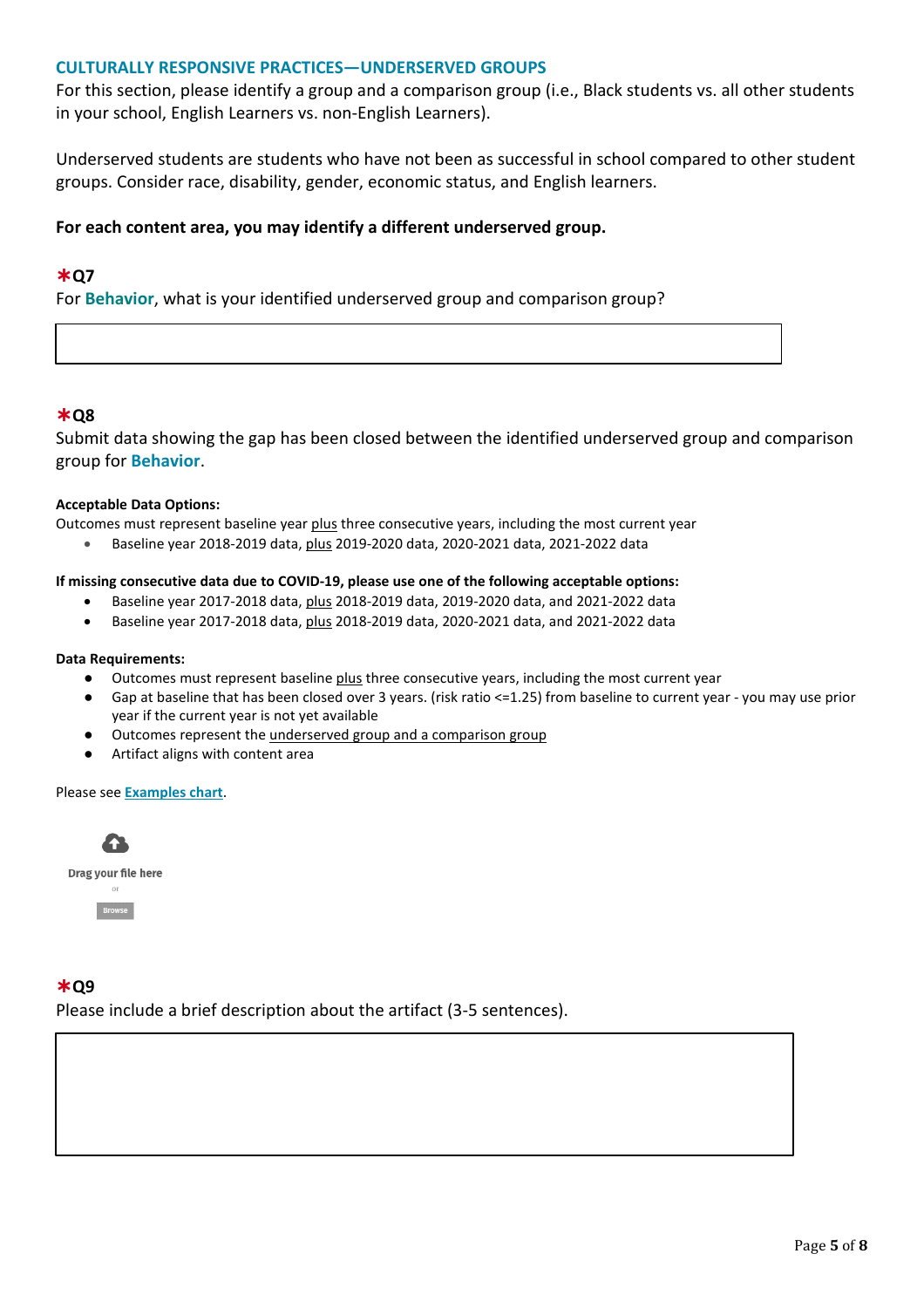### ✱**Q11**

Submit data showing the gap has been closed between the identified underserved group and comparison group for **Math**.

### **Acceptable Data Options:**

Outcomes must represent baseline year plus three consecutive years, including the most current year.

• Baseline year 2018-2019 data, plus 2019-2020 data, 2020-2021 data, 2021-2022 data

#### **If missing consecutive data due to COVID-19, please use one of the following acceptable options:**

- Baseline year 2017-2018 data, plus 2018-2019 data, 2019-2020 data, and 2021-2022 data
- Baseline year 2017-2018 data, plus 2018-2019 data, 2020-2021 data, and 2021-2022 data

#### **Data Requirements:**

- Outcomes must represent baseline plus three consecutive years, including the most current year
- Gap at baseline that has been closed over 3 years. (risk ratio <=1.25) from baseline to current year you may use prior year if the current year is not yet available
- Outcomes represent the underserved group and a comparison group
- Artifact aligns with content area

#### Please see **[Examples chart](https://docs.google.com/document/d/1xg73_noiIzmKkWL4o9Rtm__nb-MjhlznAOM0IVcHcEw/edit?usp=sharing)**.



Drag your file here  $or$ 



### ✱**Q12**

Please include a brief description about the artifact (3-5 sentences).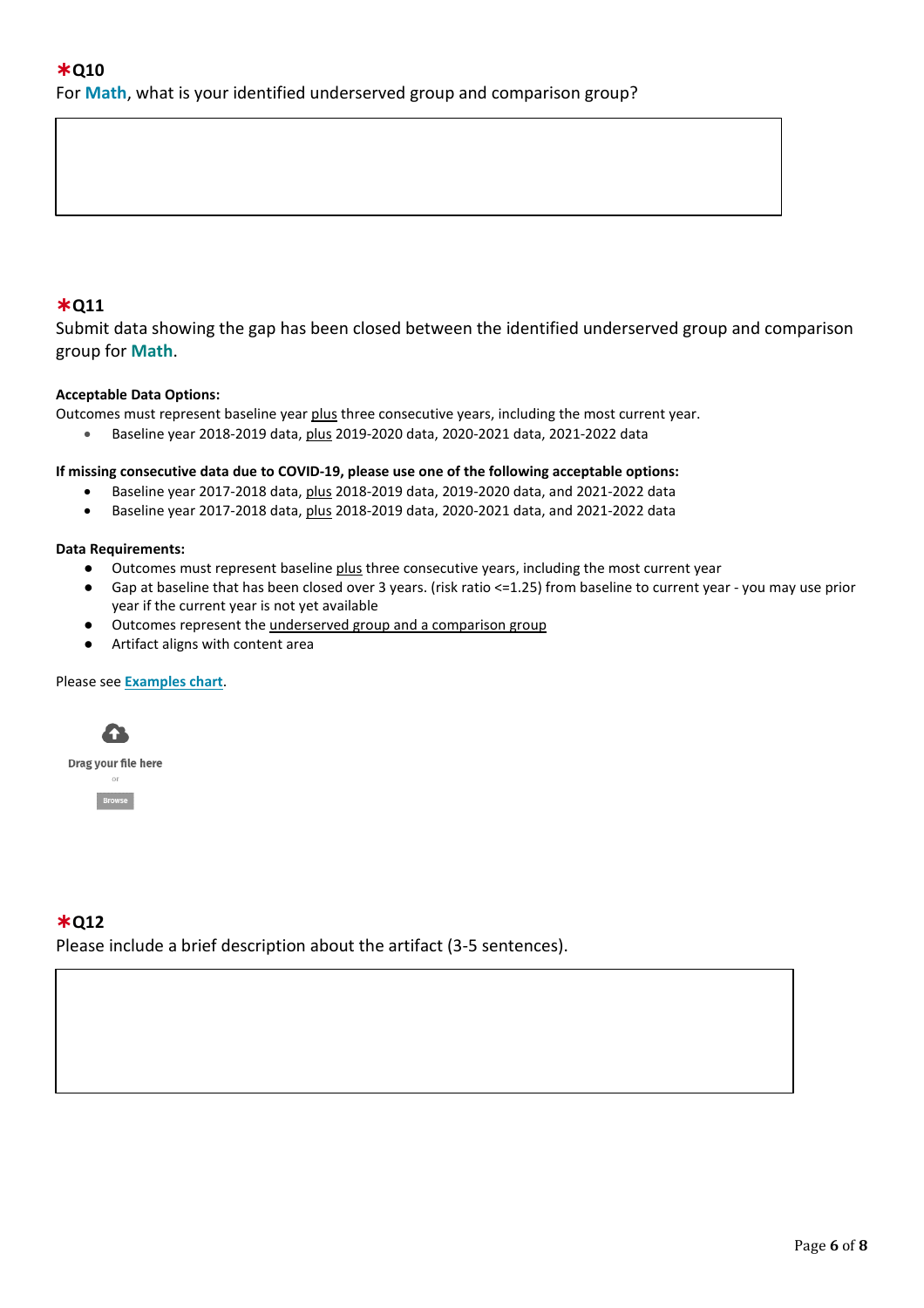### ✱**Q14**

Submit data showing the gap has been closed between the identified underserved group and comparison group for **Reading**.

#### **Acceptable Data Options:**

Outcomes must represent baseline year plus three consecutive years, including the most current year.

• Baseline year 2018-2019 data, plus 2019-2020 data, 2020-2021 data, 2021-2022 data

#### **If missing consecutive data due to COVID-19, please use one of the following acceptable options:**

- Baseline year 2017-2018 data, plus 2018-2019 data, 2019-2020 data, and 2021-2022 data
- Baseline year 2017-2018 data, plus 2018-2019 data, 2020-2021 data, and 2021-2022 data

#### **Data Requirements:**

- Outcomes must represent baseline plus three consecutive years, including the most current year
- Gap at baseline that has been closed over 3 years. (risk ratio <=1.25) from baseline to current year you may use prior year if the current year is not yet available
- Outcomes represent the underserved group and a comparison group
- Artifact aligns with content area

#### Please see **[Examples chart](https://docs.google.com/document/d/1xg73_noiIzmKkWL4o9Rtm__nb-MjhlznAOM0IVcHcEw/edit?usp=sharing)**.



# ✱**Q15**

Please include a brief description about the artifact (3-5 sentences).